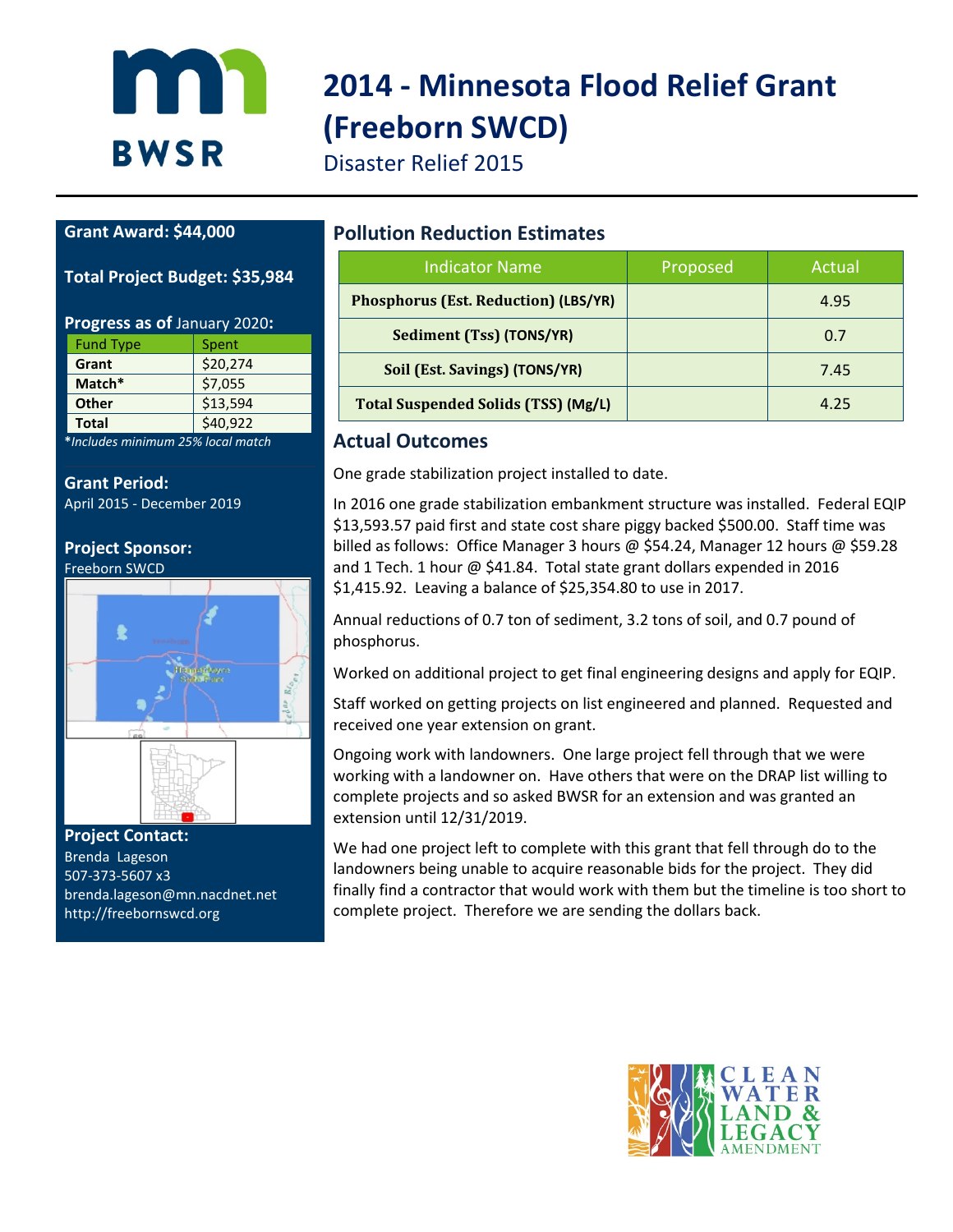

## **2014 - Minnesota Flood Relief Grant Phase 2 (Freeborn SWCD)**

Disaster Relief 2016

#### **Grant Award: \$42,240**

#### **Total Project Budget: \$30,106**

| Progress as of January 2020: |          |  |  |  |
|------------------------------|----------|--|--|--|
| <b>Fund Type</b>             | Spent    |  |  |  |
| Grant                        | \$25,036 |  |  |  |
| \$6,067<br>Match*            |          |  |  |  |
| \$31,102<br><b>Total</b>     |          |  |  |  |
|                              |          |  |  |  |

**\****Includes minimum 25% local match*

#### **Grant Period:**

September 2015 - December 2020

#### **Project Sponsor:** Freeborn SWCD



**Project Contact:**  Brenda Lageson 507-373-5607 x3 brenda.lageson@mn.nacdnet.net http://freebornswcd.org

#### **Pollution Reduction Estimates**

| Indicator Name                                 | Proposed | Actual |
|------------------------------------------------|----------|--------|
| <b>Phosphorus (Est. Reduction)</b><br>(LBS/YR) |          | 15.86  |
| Sediment (Tss) (TONS/YR)                       |          | 18.04  |
| Soil (Est. Savings) (TONS/YR)                  |          | 62.46  |

#### **Actual Outcomes**

Staff time for training and researching potential projects.

Office Manager 3 hours  $\omega$  \$54.24 = \$167.72 for grant tracking in 2016.

Manager 16 hours @ \$59.28 = \$948.48 for technical assistance on 3 basins in 2016

Installed tile and constructed 500' of basin. Touchup work needs to be completed on the basin to meet specs.

surveyed and designed a system of two water and sediment control basins with outlet tile. Outlet is on WRE easement - compatible use agreement obtained from NRCS.

worked on preliminary information on other projects such as preliminary engineering, survey, and design work.

Treated 5 acres of watershed and provided 30,000 cubic feet of temporary water storage with 2 WASCBs. Reduced 2.5 Tons of sediment and 2.5 pounds of phosphorus from entering Geneva lake and reduced 8.5 tons of soil erosion on Jeff's farm. Staff worked on planning and designing additional BMPs. Requested and received a one year grant extension from BWSR.

Manager 6 hours  $\omega$  \$69.22 = \$415.32 for grant tracking in 2018.

3 Tech 42.5 hours @ \$33.24 = \$1412.70 for technical assistance in 2018

2 Tech 19.5 hours @ \$40.38 = \$787.41 for technical assistance in 2018

Due to poor weather conditions and a landowner misunderstanding this grant work was not completed. We have several other landowners willing to do projects that were on the DRAP list so we asked for an extension and were granted until 12/31/2019.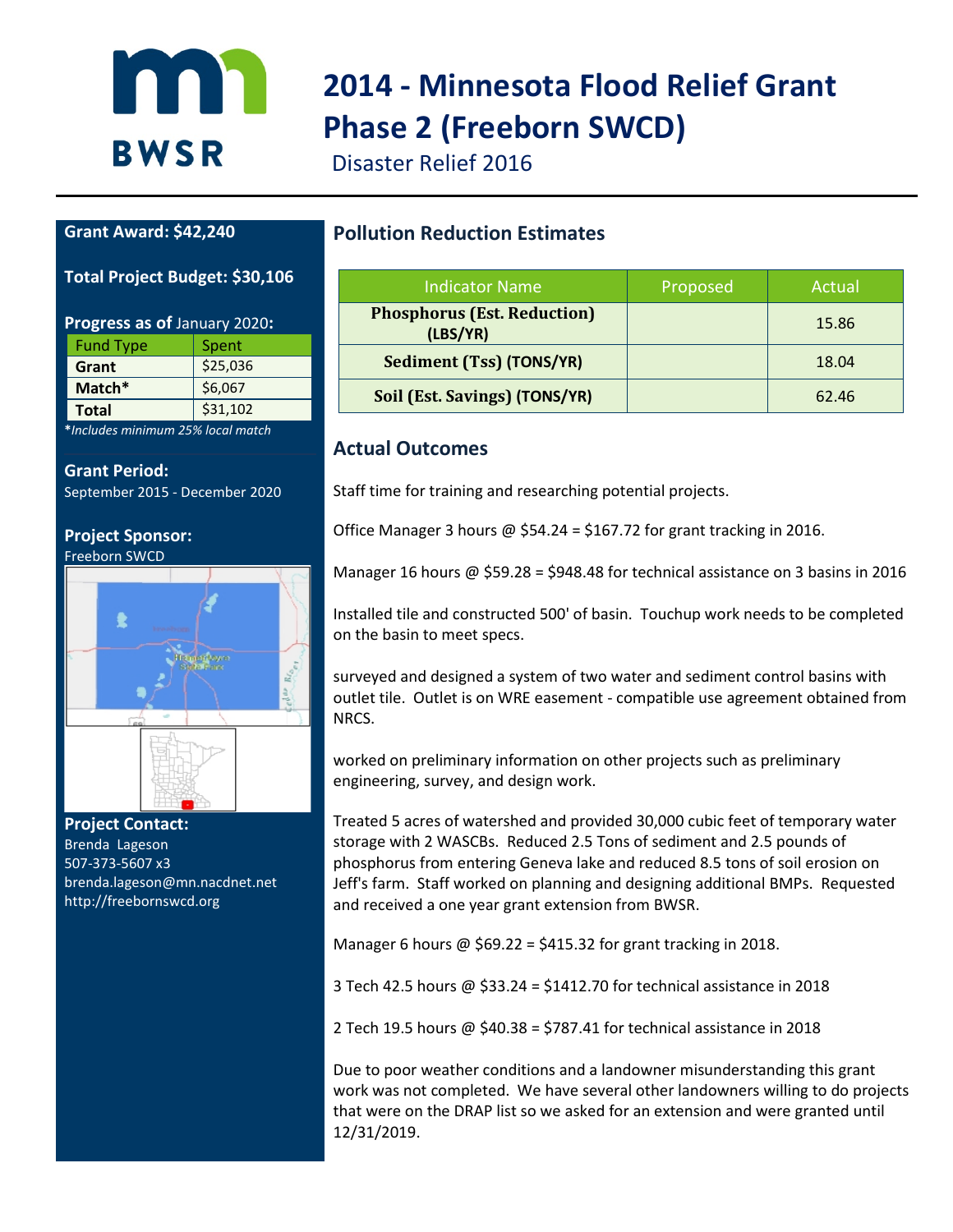This grant was given an extension until 12/31/2020 due to unfavorable weather conditions and the landowners unable to complete projects. One waterway was installed in December of 2019. Another waterway and a side inlet pipe will be installed in 2020. All T & A funds had been expended as of 2018 due to a large amount of time spent on 2 projects that the landowners decided not to construct.



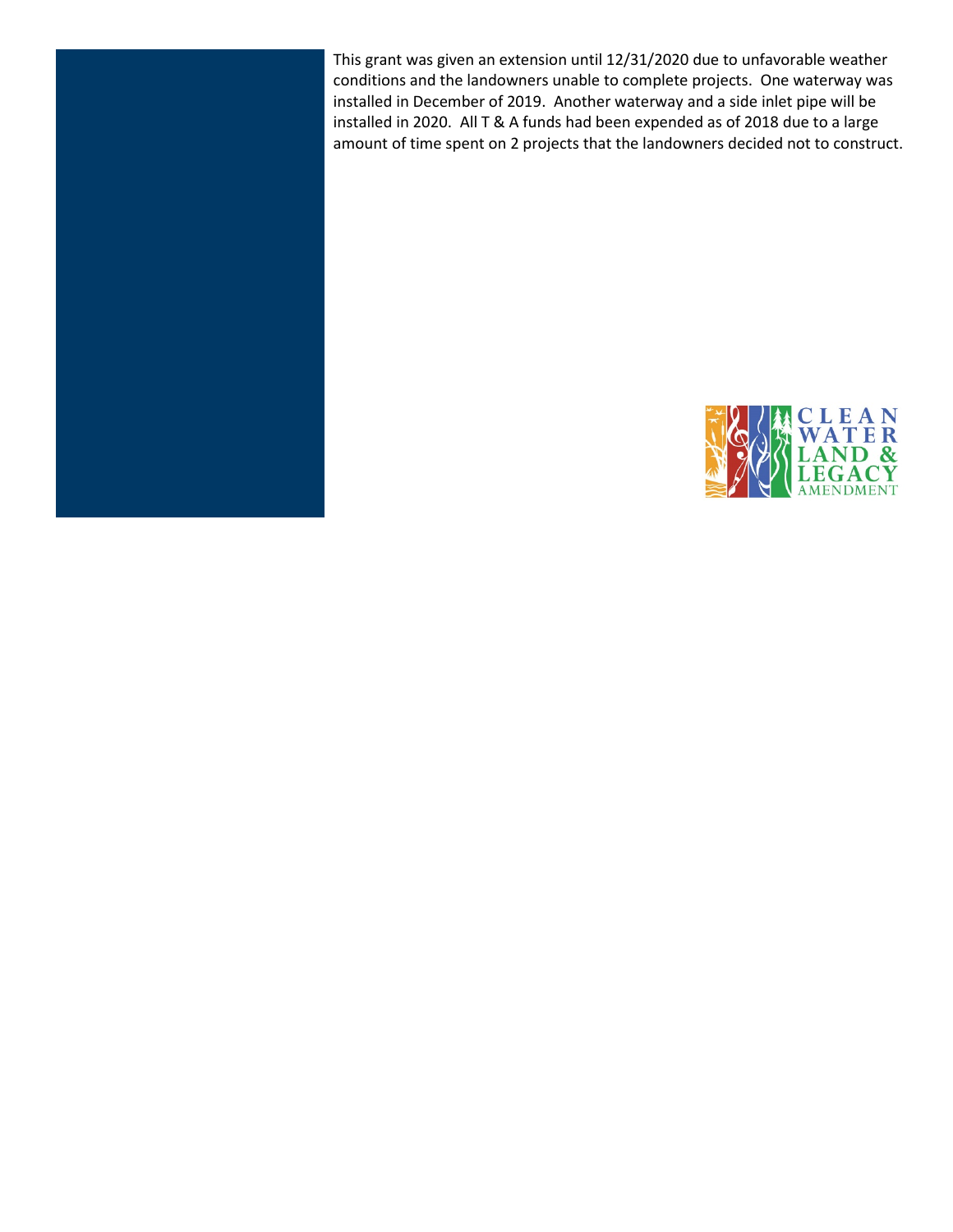

# **2014 - Minnesota Flood Relief Grant Phase 3B (Freeborn SWCD)**

Disaster Relief 2017

#### **Grant Award: \$55,010**

#### **Total Project Budget: \$46,876**

| Progress as of January 2020: |          |  |  |  |
|------------------------------|----------|--|--|--|
| <b>Fund Type</b><br>Spent    |          |  |  |  |
| Grant                        | \$42,549 |  |  |  |
| Match*                       | \$0      |  |  |  |
| <b>Other</b>                 | \$25,000 |  |  |  |
| <b>Total</b>                 | \$67,549 |  |  |  |

**\****Includes minimum 25% local match*

**Grant Period:**

August 2016 - December 2019

#### **Project Sponsor:** Freeborn SWCD



**Project Contact:**  Brenda Lageson 507-373-5607 x3 brenda.lageson@mn.nacdnet.net http://freebornswcd.org

#### **Pollution Reduction Estimates**

| Indicator Name                                 | Proposed | Actual |
|------------------------------------------------|----------|--------|
| <b>Phosphorus (Est. Reduction)</b><br>(LBS/YR) |          | 30.58  |
| Sediment (Tss) (TONS/YR)                       |          | 34.93  |
| Soil (Est. Savings) (TONS/YR)                  |          | 54.74  |

#### **Actual Outcomes**

As of 12/31/16 no funds were expended.

As of 12/31/17 no funds were expended.

Staff has been busy working with several landowners on DRAP list. It has been a difficult weather season and staff was wanting to complete projects in DRAP 1 & 2 first. We asked for and were granted an extension until 12/31/2019. 2018 staff hours are as follows.

Office Manager 1 hr. @ \$53.75, Manager 2 hours @ \$69,22, 3 Tech 43.5 hours @ 33.24 and 2 Tech 55 hours @ \$40.38.

As of 12/31/19. The WASCOB has been nearly completed. The channel tile in the basin just needs to be installed. These BMP's installed just upstream of County Ditch 8 will prevent nutrients and sediment from getting directly into the ditch. This portion of the waterway is nearly completed. The support tile still needs to be installed along with getting some clean-up work done to make sure the field is ready to be farmed in 2020. These BMP's installed just upstream of County Ditch 8 will prevent nutrients and sediment from getting directly into the ditch.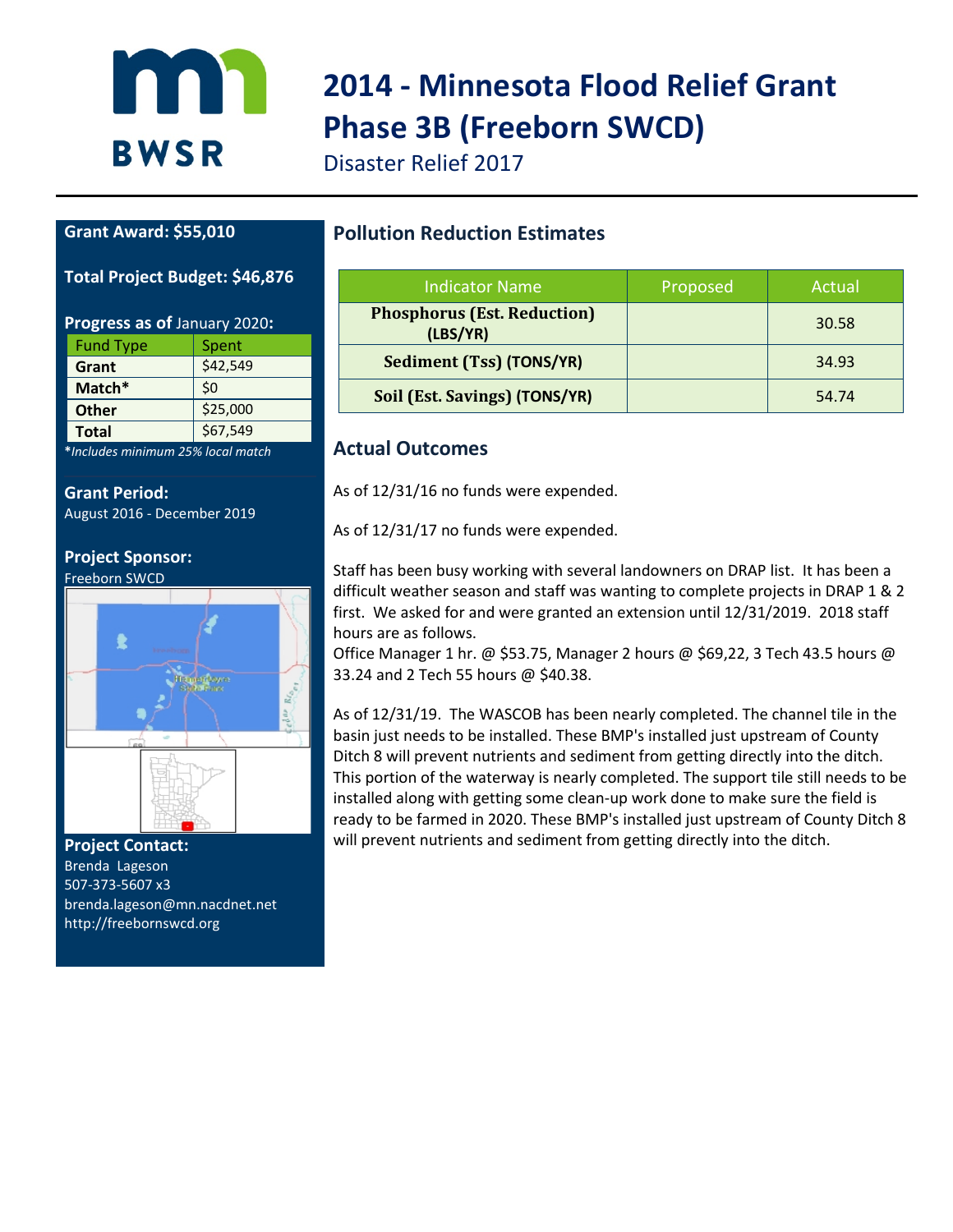

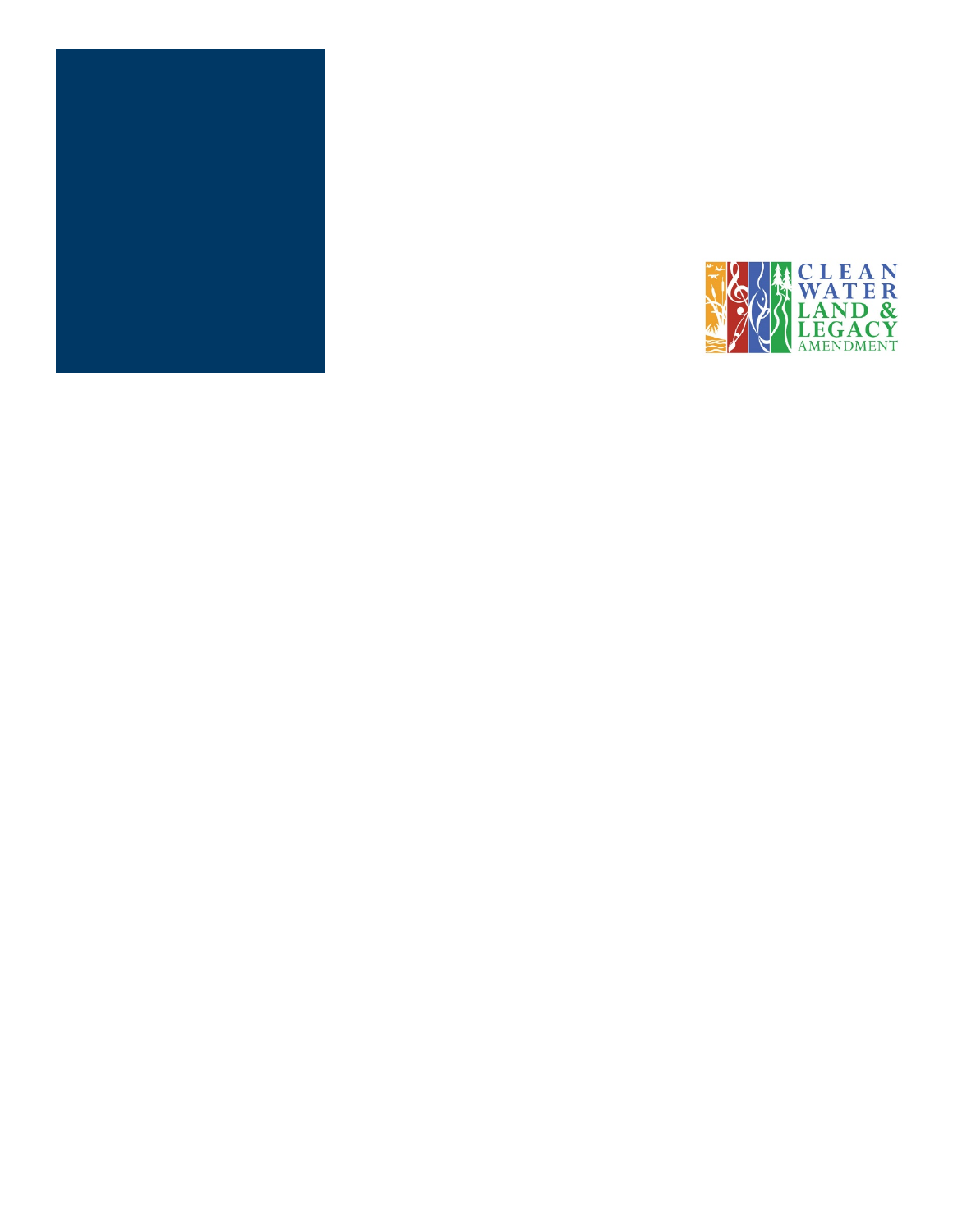

# **2014 - Minnesota Flood Relief Grant Phase 4 (Freeborn SWCD )**

Clean Water Fund: Disaster Relief 2018

#### **Grant Award: \$19,270**

#### **Total Project Budget: \$0**

| Progress as of January 2020: |     |  |  |  |  |
|------------------------------|-----|--|--|--|--|
| <b>Fund Type</b><br>Spent    |     |  |  |  |  |
| Grant                        | \$0 |  |  |  |  |
| Match*                       | \$0 |  |  |  |  |
| <b>Total</b>                 | \$0 |  |  |  |  |

**\****Includes minimum 25% local match*

**Grant Period:** May 2018 - December 2020

### **Project Sponsor:**



**Project Contact:**  Brenda Lageson 507-373-5607 x3 brenda.lageson@mn.nacdnet.net http://freebornswcd.org

#### **Pollution Reduction Estimates**

| <b>Indicator Name</b> | Proposed | Actual |
|-----------------------|----------|--------|
|                       |          |        |

#### **Actual Outcomes**

No funds have been expended as of 12/31/2018.

No action has been claimed against this grant. Asked for and was granted an extension until 12/31/2020. This grant may be used for overages from DRAP 2 and DRAP3 which were also extended until 12/31/2020.

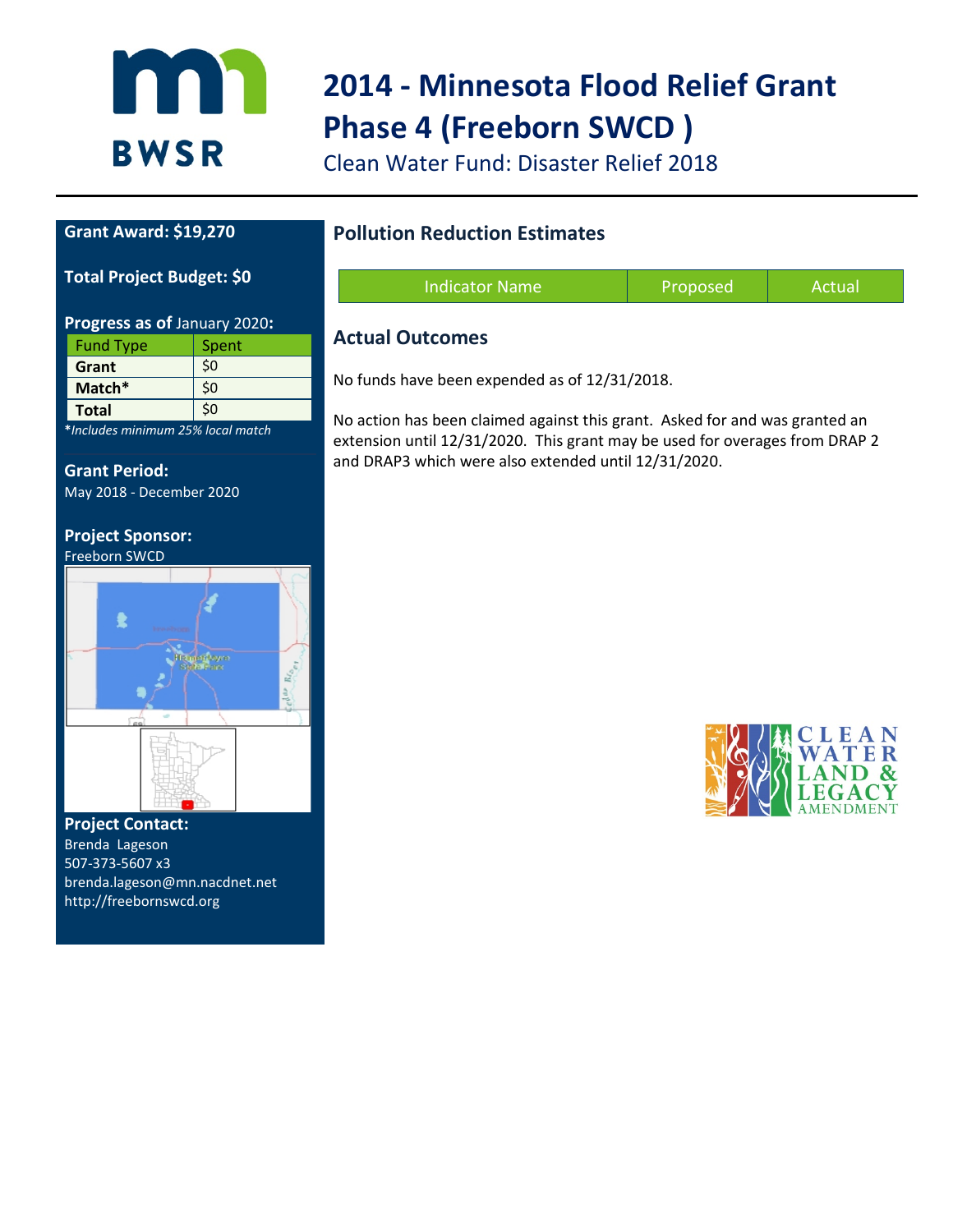

### **Grant All-Detail Report Multipurpose Drainage Management 2016**

#### **Grant Title -** 2016 CD8 Erosion and Pollution reduction **Grant ID** - C16-6758 **Organization -** Freeborn SWCD

| <b>Original Awarded Amount</b> | \$32,500.00 | <b>Grant Execution Date</b>     | 2/29/2016      |
|--------------------------------|-------------|---------------------------------|----------------|
| <b>Required Match Amount</b>   | \$8,125.00  | Original Grant End Date         | 12/31/2018     |
| <b>Required Match %</b>        | 25%         | <b>Grant Day To Day Contact</b> | Brenda Lageson |
| <b>Current Awarded Amount</b>  | \$32,500.00 | <b>Current End Date</b>         | 12/31/2019     |

#### **Budget Summary**

|                           | <b>Budgeted</b> | <b>Spent</b> | <b>Balance Remaining*</b> |
|---------------------------|-----------------|--------------|---------------------------|
| <b>Total Grant Amount</b> | \$32,500.00     | \$32,500.00  | \$0.00                    |
| <b>Total Match Amount</b> | \$8,125.00      | \$5,245.45   | \$2,879.55                |
| <b>Total Other Funds</b>  | \$13,105.25     | \$11,105.25  | \$2,000.00                |
| <b>Total</b>              | \$53,730.25     | \$48,850.70  | \$4,879.55                |

*\*Grant balance remaining is the difference between the Awarded Amount and the Spent Amount. Other values compare budgeted and spent amounts.*

#### **Budget Details**

|                            |                 |                    |                                |                 |              | Last               |                 |
|----------------------------|-----------------|--------------------|--------------------------------|-----------------|--------------|--------------------|-----------------|
|                            | <b>Activity</b> |                    |                                |                 |              | <b>Transaction</b> | <b>Matching</b> |
| <b>Activity Name</b>       | <b>Category</b> | <b>Source Type</b> | <b>Source Description</b>      | <b>Budgeted</b> | <b>Spent</b> | <b>Date</b>        | <b>Fund</b>     |
| 2016 CD8 Administration    | Administration  | Current            | 2016 CD8 Erosion and Pollution | \$1,500.00      | \$1,500.00   | 9/18/2019          | N               |
|                            | /Coordination   | <b>State Grant</b> | reduction                      |                 |              |                    |                 |
| 2016 CD8 Agricultural BMPs | Agricultural    | Current            | 2016 CD8 Erosion and Pollution | \$25,000.00     | \$25,000.00  | 1/9/2020           | N               |
|                            | Practices       | <b>State Grant</b> | reduction                      |                 |              |                    |                 |
| 2016 CD8 Landowner Fund    | Agricultural    | Landowner          |                                | \$2,500.00      | \$2,500.00   | 11/14/2019         |                 |
|                            | Practices       | Fund               | Landowner contribution         |                 |              |                    |                 |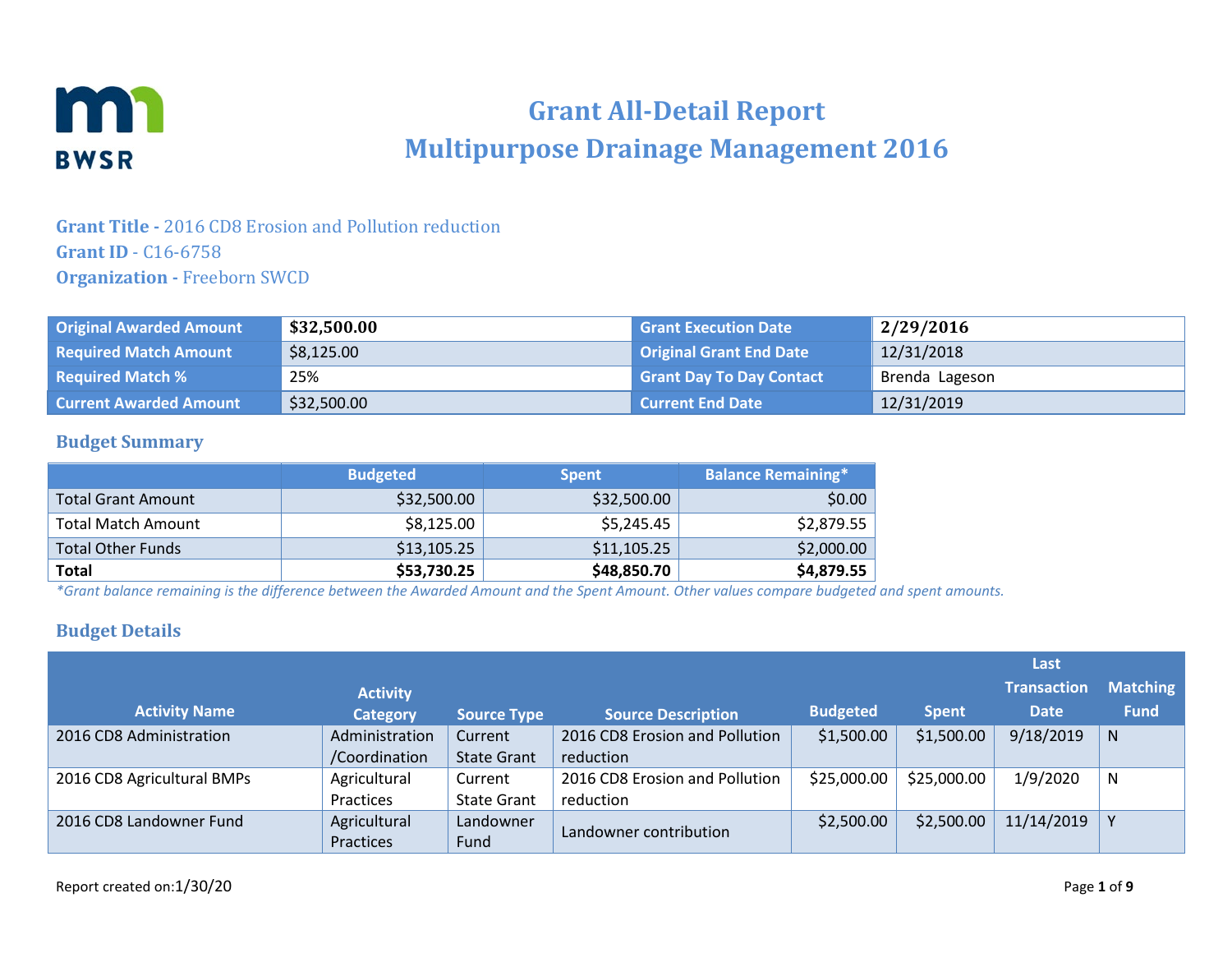|                                                  |                                         |                               |                                                                   |                 |              | Last               |                 |
|--------------------------------------------------|-----------------------------------------|-------------------------------|-------------------------------------------------------------------|-----------------|--------------|--------------------|-----------------|
|                                                  | <b>Activity</b>                         |                               |                                                                   |                 |              | <b>Transaction</b> | <b>Matching</b> |
| <b>Activity Name</b>                             | <b>Category</b>                         | Source Type                   | <b>Source Description</b>                                         | <b>Budgeted</b> | <b>Spent</b> | <b>Date</b>        | <b>Fund</b>     |
| 2016 CD8 Technical and Engineering<br>Assistance | Technical/Engi<br>neering<br>Assistance | Current<br><b>State Grant</b> | 2016 CD8 Erosion and Pollution<br>reduction                       | \$6,000.00      | \$6,000.00   | 9/18/2019          | N               |
| 2016 CD8 local funds                             | Agricultural<br>Practices               | Local Fund                    | <b>Turtle Creek Watershed District</b><br>Contribution            | \$5,625.00      | \$2,745.45   | 11/19/2019         |                 |
| AndersonM 410 FY16-CWF-CD8-03                    | Agricultural<br>Practices               | <b>Other Funds</b>            | 2014 - Minnesota Flood Relief<br>Grant Phase 3B (Freeborn<br>SWCD | \$13,105.25     | \$11,105.25  | 1/9/2020           | N               |

#### **Activity Details Summary**

| <b>Activity Details</b>             | <b>Total Action Count</b> | <b>Total Activity Mapped</b> | <b>Proposed Size / Unit</b> | <b>Actual Size / Unit</b> |
|-------------------------------------|---------------------------|------------------------------|-----------------------------|---------------------------|
| 410 - Grade Stabilization Structure |                           |                              | 1 COUNT                     | <b>COUNT</b>              |
| 412 - Grassed Waterway and Swales   |                           |                              | 1203 LINEAR FEET            | 1203 LINEAR FEET          |
| 410 - Grade Stabilization Structure |                           |                              | 1 COUNT                     | 1 COUNT                   |
| 638 - Water and Sediment Control    |                           |                              | 1 COUNT                     | 1 COUNT                   |
| Basin                               |                           |                              |                             |                           |

### **Proposed Activity Indicators**

| <b>Activity Name</b> | Indicator Name | <b>Value &amp; Units</b> | <b>Waterbody Calculation Tool</b> | wunnenk. |
|----------------------|----------------|--------------------------|-----------------------------------|----------|

### **Final Indicators Summary**

| <b>Indicator Name</b>       | <b>Total Value</b> | <b>Unit</b>    |
|-----------------------------|--------------------|----------------|
| <b>SEDIMENT (TSS)</b>       | 28.77              | <b>TONS/YR</b> |
| <b>SOIL (EST. SAVINGS)</b>  | 38.46              | TONS/YR        |
| PHOSPHORUS (EST. REDUCTION) | 24.88              | LBS/YR         |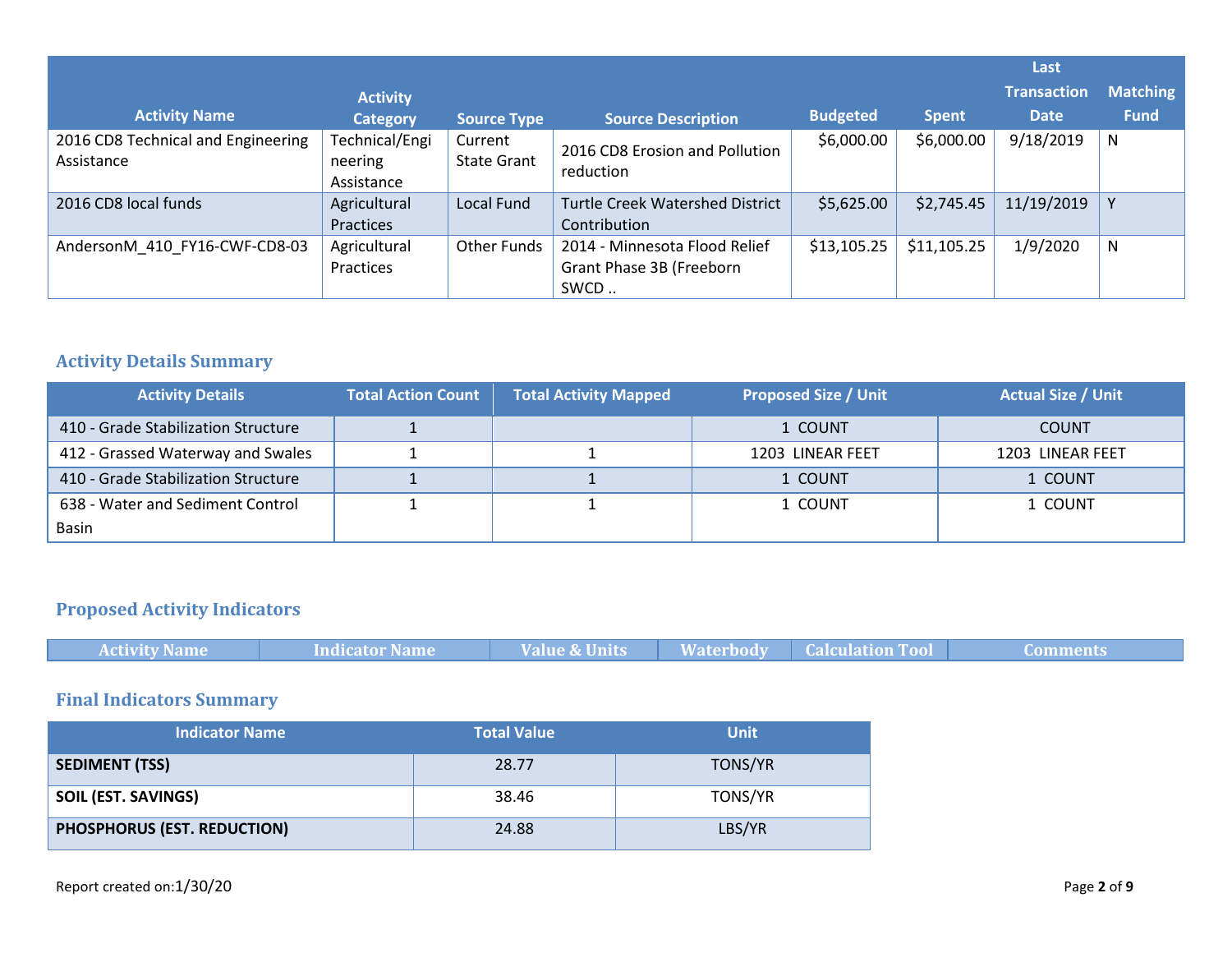### **Grant Activity**

| <b>Grant Activity - 2016 CD8 Administration</b> |                                                                                                                                                                                                                                                                                                                                                                                                                                                                |                 |           |
|-------------------------------------------------|----------------------------------------------------------------------------------------------------------------------------------------------------------------------------------------------------------------------------------------------------------------------------------------------------------------------------------------------------------------------------------------------------------------------------------------------------------------|-----------------|-----------|
| <b>Description</b>                              | 2016 CD8 Administration<br>Funds will be spent by SWCD staff to complete administration of the grant. Administration includes but is not limited to                                                                                                                                                                                                                                                                                                            |                 |           |
|                                                 | completing eLINK reporting and coordination of activities necessary to complete this grant.                                                                                                                                                                                                                                                                                                                                                                    |                 |           |
| <b>Category</b>                                 | ADMINISTRATION/COORDINATION                                                                                                                                                                                                                                                                                                                                                                                                                                    |                 |           |
| <b>Start Date</b>                               | 29-Feb-16                                                                                                                                                                                                                                                                                                                                                                                                                                                      | <b>End Date</b> | 31-Dec-19 |
| <b>Has Rates and Hours?</b>                     | Yes                                                                                                                                                                                                                                                                                                                                                                                                                                                            |                 |           |
| <b>Actual Results</b>                           | A/C - 1 hour expended on this grant in 2016/17 of \$59.28 - Manager meeting with SWCD Board and County Ditch Inspector.<br>A/C - 14.5 hours expended on this grant in 2018 of \$1003.69 - Manager working with landowners, County Ditch Inspector,<br>engineers, and NRCS wetland team for certified wetland determination. Billable rate of \$69.22 per hour.<br>2019 A/C - 8 hours @ \$56.81 = \$454.48 for administering this grant per BWSR billable rate. |                 |           |

| <b>Grant Activity - 2016 CD8 Agricultural BMPs</b> |                                                                                                                                                                                                                                                                                                                                                                                                                      |                 |  |
|----------------------------------------------------|----------------------------------------------------------------------------------------------------------------------------------------------------------------------------------------------------------------------------------------------------------------------------------------------------------------------------------------------------------------------------------------------------------------------|-----------------|--|
| <b>Description</b>                                 | 2016 CD8 Agricultural BMPs<br>Cost share paid to landowners for the implementation of BMPs. Cost share shall not exceed 75% of eligible project costs.<br>Installation of 4-5 WASCOBs, one grassed waterway, and one alternative tile intake are proposed.                                                                                                                                                           |                 |  |
| <b>Category</b>                                    | AGRICULTURAL PRACTICES                                                                                                                                                                                                                                                                                                                                                                                               |                 |  |
| <b>Start Date</b>                                  | 29-Feb-16                                                                                                                                                                                                                                                                                                                                                                                                            | <b>End Date</b> |  |
| <b>Has Rates and Hours?</b>                        | No                                                                                                                                                                                                                                                                                                                                                                                                                   |                 |  |
| <b>Actual Results</b>                              | 1 BMP was completely constructed and completed in 2019. The 2 other BMP's were mostly completed but have some work<br>to be done in 2020. The work that still needs to be completed consists of installing support tile and channel tile and doing<br>clean up work on the sites. These BMP's installed just upstream of County Ditch 8 will prevent nutrients and sediment from<br>getting directly into the ditch. |                 |  |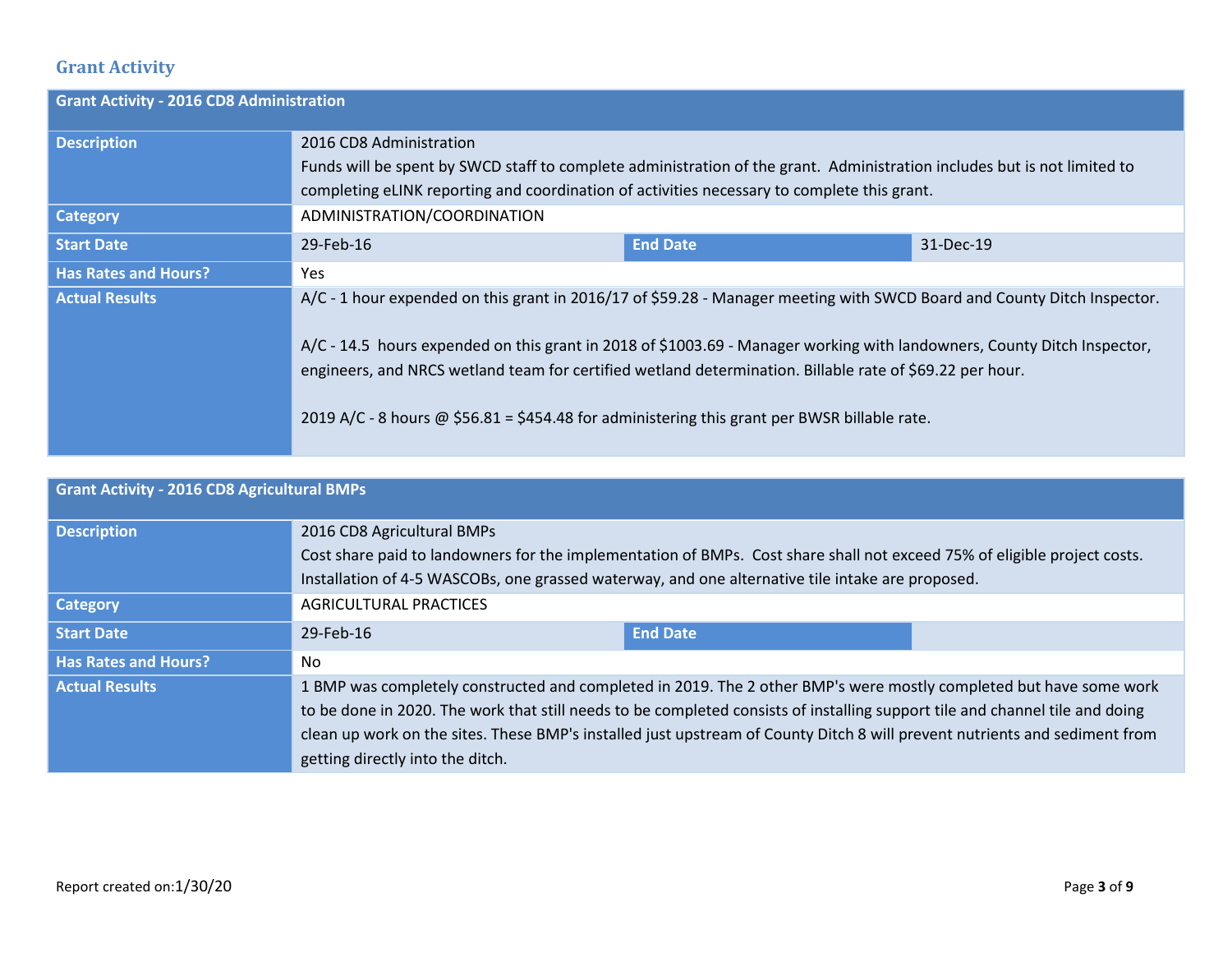# **2016 - State Cost-Share Fund (Freeborn SWCD)**

Cost Share 2016

#### **Grant Award: \$16,482**

n

**BWSR** 

#### **Total Project Budget: \$15,166**

| Progress as of January 2020: |          |  |
|------------------------------|----------|--|
| <b>Fund Type</b>             | Spent    |  |
| Grant                        | \$10,436 |  |
| Match*                       | \$2,380  |  |
| <b>Other</b>                 | \$7,163  |  |
| <b>Total</b>                 | \$19,979 |  |

**\****Includes minimum 25% local match*

**Grant Period:** August 2015 - December 2020

#### **Project Sponsor:**

Freeborn SWCD



**Project Contact:**  Brenda Lageson 507-373-5607 x3 brenda.lageson@mn.nacdnet.net http://freebornswcd.org

#### **Pollution Reduction Estimates**

| Indicator Name                                 | Proposed | Actual |
|------------------------------------------------|----------|--------|
| <b>Phosphorus (Est. Reduction)</b><br>(LBS/YR) |          | 8.48   |
| Sediment (Tss) (TONS/YR)                       |          | 8.48   |
| Soil (Est. Savings) (TONS/YR)                  |          | 10.68  |

#### **Actual Outcomes**

One water & sediment basin project planned so far with this allocation.

As of 12/31/16 no funds were expended.

One grassed waterway installed that is 1865 feet long, 60 feet wide and has a watershed of 330 acres. Planted 2.5 acres of critical area seeding. Reduction of 6.38 tons of sediment, 6.38 tons of soil, and 6.38 pounds of phosphorus from entering tributary of Cedar River. \$7,783.92 remaining to fund other projects.

Ongoing projects: 2018 Hours- Office Mgr. 1 @ \$53.75, 2 Tech. 5 @ \$40.38, 3 Tech. 33.5 @ \$33.24, and Mgr. 5.5 hr @ \$69.22. Total billed per BWSR billing rate \$1,737.92.

Difficult weather conditions forced us to ask for an extension. An extension was granted until 12/31/2019.

No activities to report in 2019. Due to unfavorable weather conditions asked for and was granted a 1 year extension until 12/31/2020.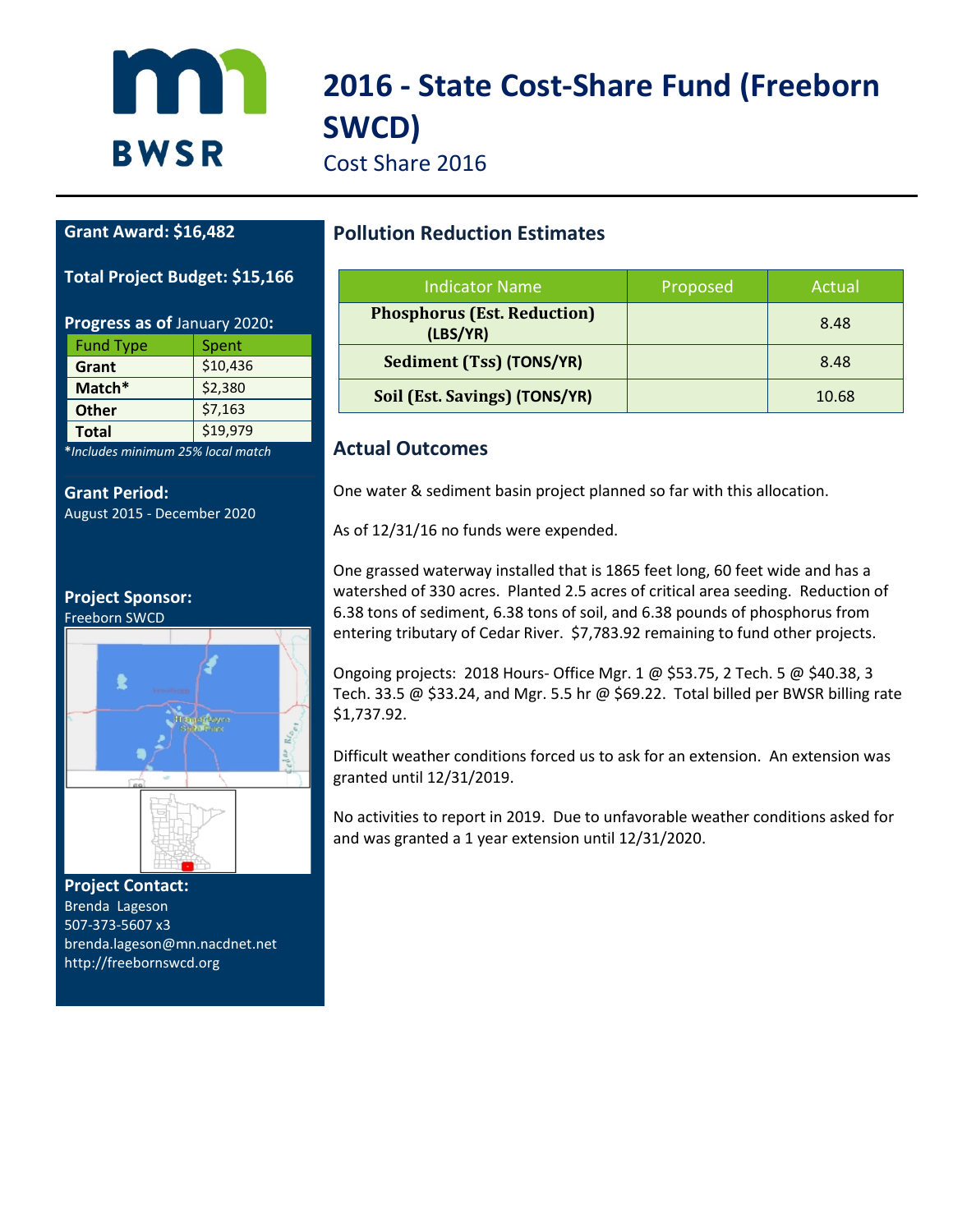

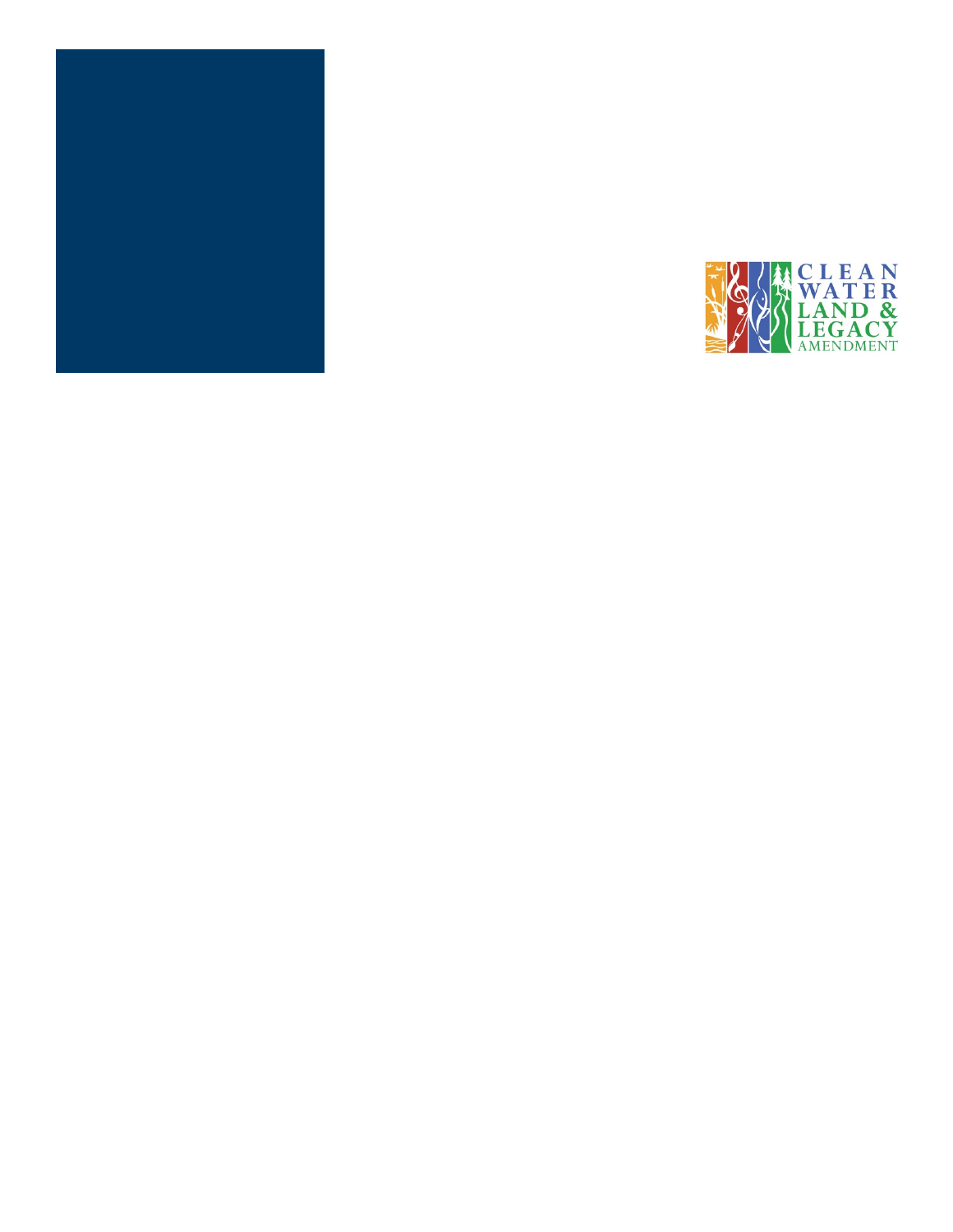# **2017 - State Cost-Share Fund (Freeborn SWCD)**

Cost Share 2017

#### **Grant Award: \$16,482**

**BWSR** 

**Total Project Budget: \$12,707**

| Progress as of January 2020: |          |  |
|------------------------------|----------|--|
| <b>Fund Type</b>             | Spent    |  |
| Grant                        | \$12,707 |  |
| \$0<br>Match*                |          |  |
| <b>Other</b>                 | \$29,893 |  |
| <b>Total</b>                 | \$42,599 |  |

**\****Includes minimum 25% local match*

**Grant Period:** August 2016 - December 2020

#### **Project Sponsor:** Freeborn SWCD



**Project Contact:**  Brenda Lageson 507-373-5607 x3 brenda.lageson@mn.nacdnet.net http://freebornswcd.org

#### **Pollution Reduction Estimates**

| <b>Indicator Name</b>                          | Proposed | Actual |
|------------------------------------------------|----------|--------|
| <b>Phosphorus (Est. Reduction)</b><br>(LBS/YR) |          | 148.66 |
| <b>Prevention (COUNT)</b>                      |          |        |
| Sediment (Tss) (TONS/YR)                       |          | 80.08  |
| Soil (Est. Savings) (TONS/YR)                  |          | 98.02  |

#### **Actual Outcomes**

As of 12/31/16 no funds were expended.

Continue working with landowners and engineers to survey, design, and plan projects. One cover crop application has been approved with 1st year cost share in 17 Capacity grant and the balance will be paid out of this grant.

2018 staff continue working with engineers to survey and design potential projects. Preliminary eligibility and engineering calculations. Office Mgr. 1 hour @ \$53.75, 3 Tech 15.5 hours @ \$33.24, Manager/Tech. 5 hours @ \$69.22. Used BWSR billable rate calculator. 1 cover crops also partially funded with this grant and part paid out of 17 Capacity.

2019 activities included; Final cost share payments for 2 cover crop contracts totaling \$7,210.38 with the balance being paid from 17 Capacity funds, final T & A allowed of \$319.31.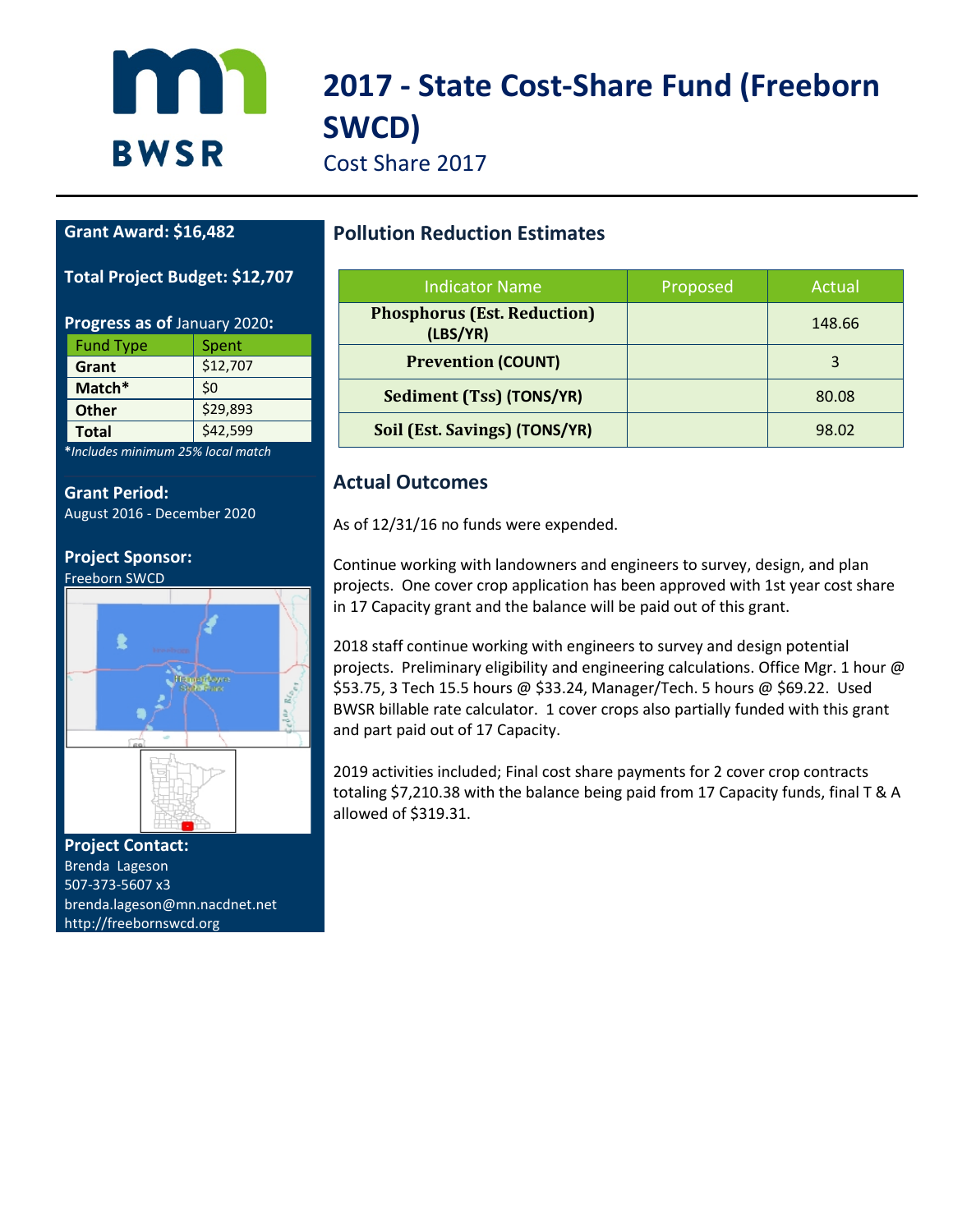

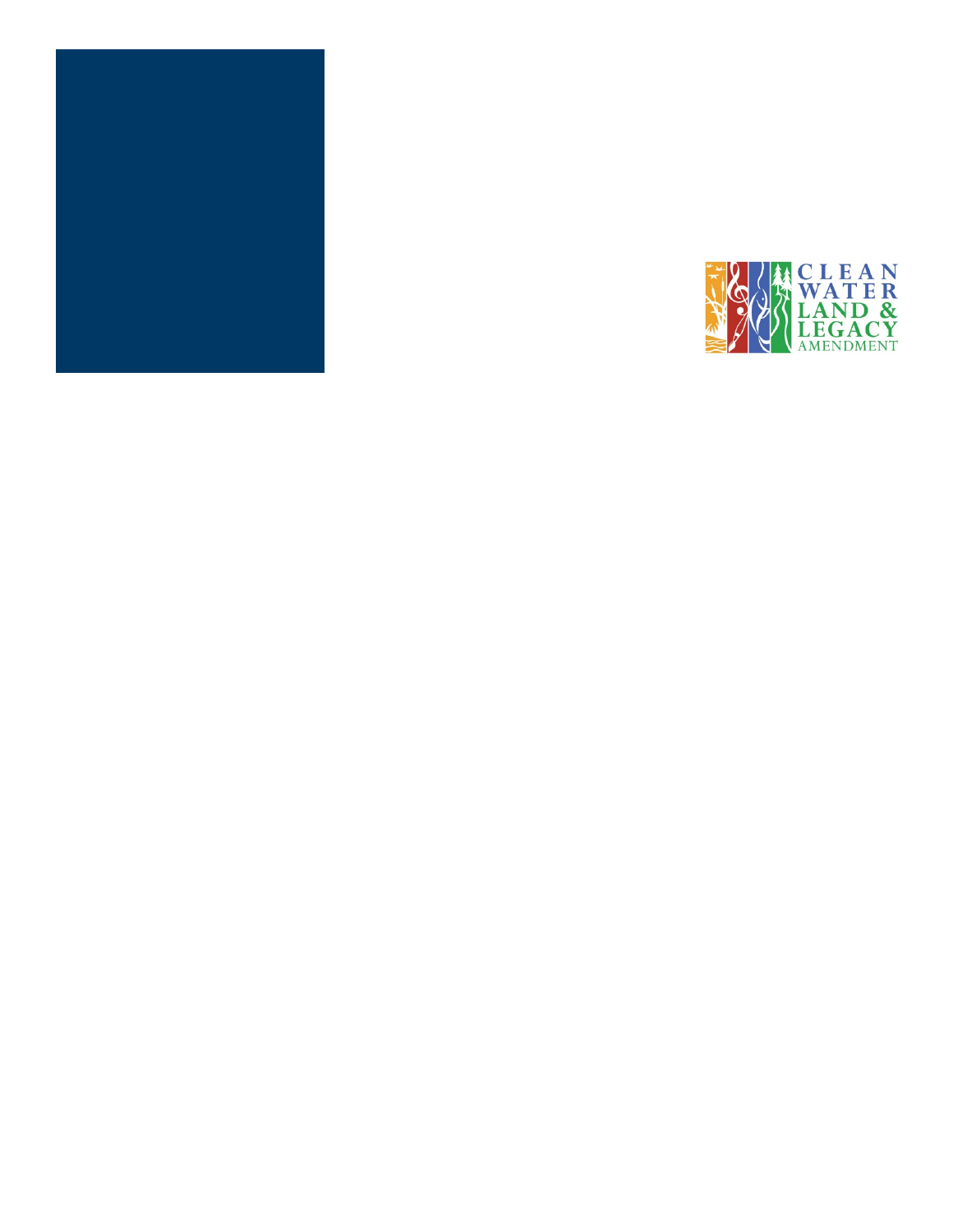

# **2018 - Buffer Cost Share (Freeborn SWCD)**

Buffer Cost Share 2018

#### **Grant Award: \$51,290**

#### **Total Project Budget: \$17,758**

| Progress as of January 2020: |          |  |
|------------------------------|----------|--|
| <b>Fund Type</b>             | Spent    |  |
| Grant                        | \$17,758 |  |
| \$0<br>Match*                |          |  |
| \$17,758<br><b>Total</b>     |          |  |
|                              |          |  |

**\****Includes minimum 25% local match*

#### **Grant Period:**

July 2017 - December 2019

#### **Project Sponsor:**

Freeborn SWCD



#### **Project Contact:**  Brenda Lageson 507-373-5607 x3 brenda.lageson@mn.nacdnet.net http://freebornswcd.org

#### **Pollution Reduction Estimates**

| <b>Indicator Name</b>                          | Proposed | Actual  |
|------------------------------------------------|----------|---------|
| <b>Phosphorus (Est. Reduction)</b><br>(LBS/YR) |          | 1011.06 |
| Sediment (Tss) (TONS/YR)                       |          | 656.94  |
| Soil (Est. Savings) (TONS/YR)                  |          | 25.46   |

#### **Actual Outcomes**

5 Buffer C/S contracts approved in 2017.

2018 staff salaries 2 Tech. 57.5 hours @ \$40.38, 3 Tech. 180.5 hours @ \$33.24, Mgr./Tech. 7 hours @ \$69.22, Manager 3 hours @ \$53.75. Staff continue working with landowners to become Buffer Law compliant. 11 contracts completed and planted to 21.25 acres.

The last of the buffer cost share participants have been planted to compliance. There were some contract cancellations either they got into CRP or planted on their own. \$7,500 of the special buffer cost share dollars was used by14 landowners to plant 23.35 ac.

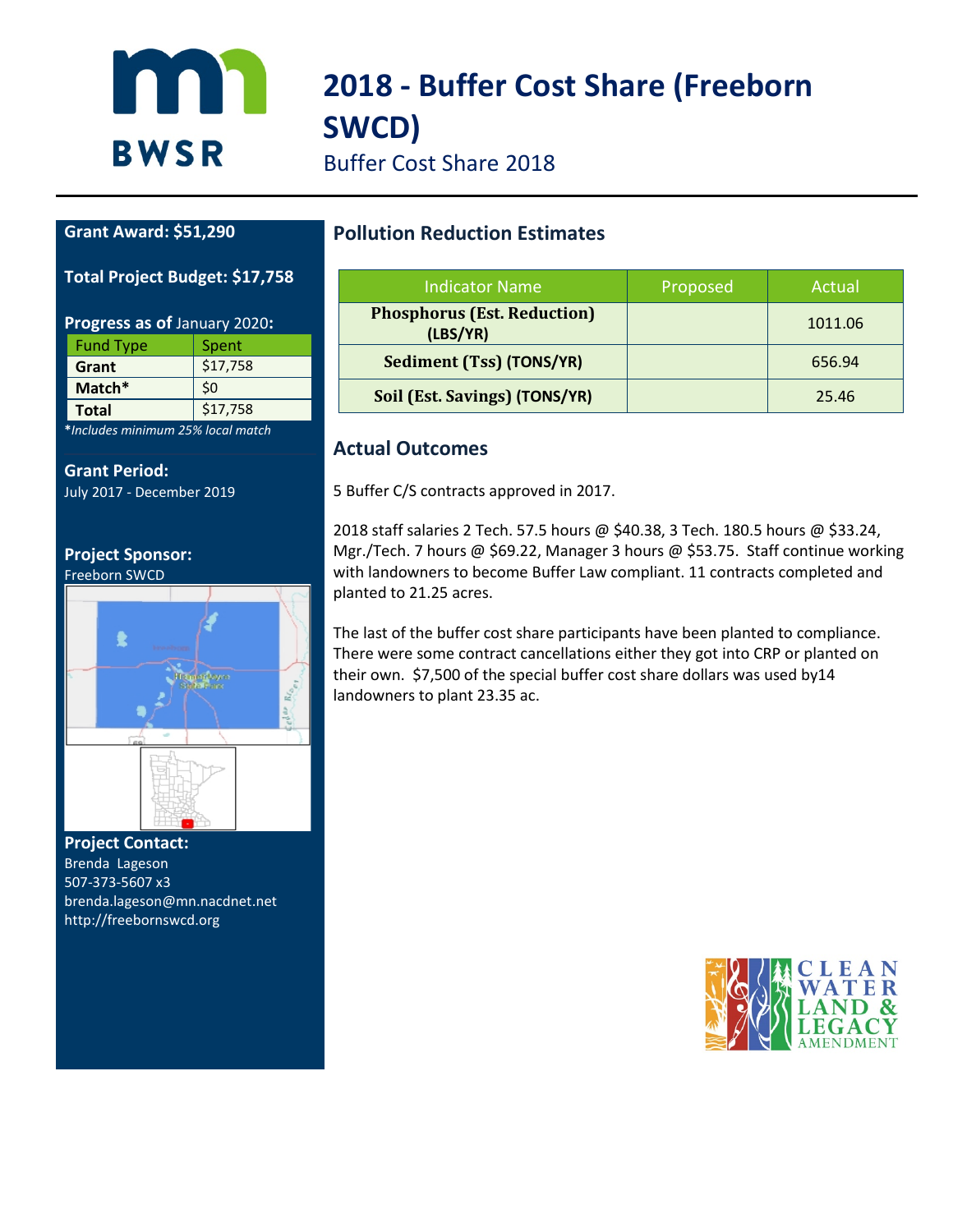

# **2018 - State Cost-Share Fund (Freeborn SWCD)**

Cost Share 2018

#### **Grant Award: \$16,482**

#### **Total Project Budget: \$11,535**

| Progress as of January 2020: |       |  |
|------------------------------|-------|--|
| <b>Fund Type</b>             | Spent |  |
| Grant                        | \$767 |  |
| \$0<br>Match*                |       |  |
| \$767<br><b>Total</b>        |       |  |
|                              |       |  |

**\****Includes minimum 25% local match*

#### **Grant Period:**

November 2017 - December 2020

#### **Project Sponsor:**





**Project Contact:**  Brenda Lageson 507-373-5607 x3 brenda.lageson@mn.nacdnet.net http://freebornswcd.org

#### **Pollution Reduction Estimates**

| <b>Indicator Name</b> | Proposed | Actual |
|-----------------------|----------|--------|
|                       |          |        |

#### **Actual Outcomes**

As of 12/31/17 no funds were expended.

Reviewing possible projects with landowners. Manager 2 hours @ \$69.22-BWSR billable rate.

Planning has begun with two (2) project to be implemented in 2020. A cover crop and a WASCOB.

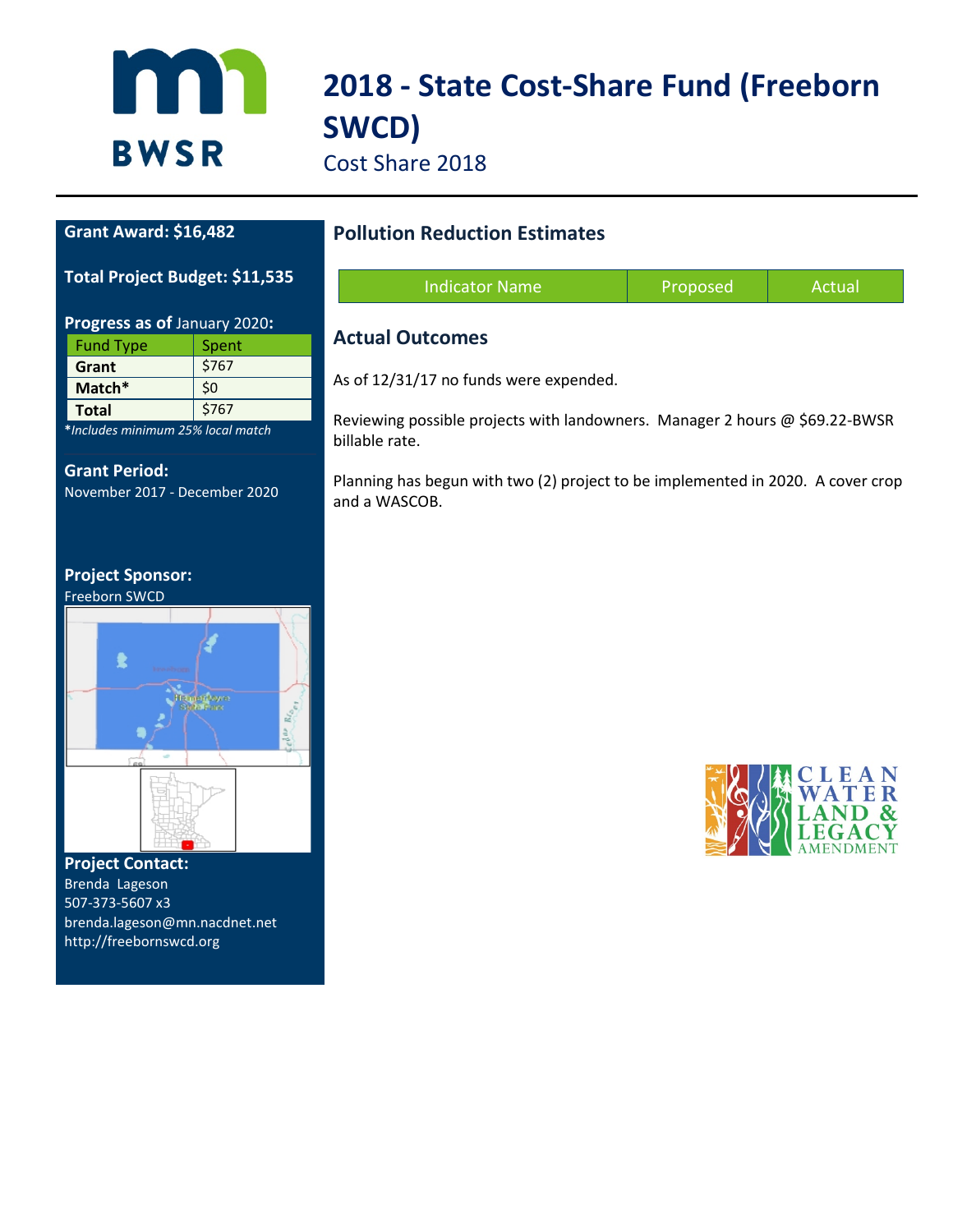

# **2018 - SWCD Local Capacity Services (Freeborn SWCD)**

Clean Water Fund: SWCD Local Capacity Services 2018

#### **Grant Award: \$114,400**

#### **Total Project Budget: \$114,400**

| Progress as of January 2020: |          |  |
|------------------------------|----------|--|
| <b>Fund Type</b>             | Spent    |  |
| Grant                        | \$93,600 |  |
| Match*                       | \$3,106  |  |
| <b>Total</b>                 | \$96,706 |  |

**\****Includes minimum 25% local match*

**Grant Period:** November 2017 - December 2020

**Project Sponsor:** Freeborn SWCD



**Project Contact:**  Brenda Lageson 507-373-5607 x3 brenda.lageson@mn.nacdnet.net http://freebornswcd.org

#### **Pollution Reduction Estimates**

| Indicator Name | Proposed | Actual |
|----------------|----------|--------|
|                |          |        |

#### **Actual Outcomes**

As of 12/31/17 no funds were expended.

2018 activities were spent administering this grant, eLINK reporting and time tracking, supervision of staff, and SWCD Board updates. Manager/Tech. 42 hours @ \$69.22, and Office Manager 95 hours @ \$53.75 per BWSR billable rates. 2018 activities: 2 Tech 536 hours @ \$40.38, 3 Tech 417.5 hours @ \$33.24, Manager/Tech. 32.5 hours @ \$69.22, Manager 9 hours @ \$53.75.

2018 preparing for and attending Cedar 1W1P meetings and reporting back to SWCD board. Manager/Tech 4 hours @ \$69.22, Office Manager 32.5 hours @53.75.

Worked on providing CRP planning assistance to several landowners and participated in Soil Health team as members, outreach committee, and taking minutes. Assisted customers with buffer law and erosion concerns. Provided assistance several landowners interested in applying for CREP (which resulted in 5 contracts @ 335 acres). Attended BWSR academy and pursuing ecological and engineering JAA. Pursuing Certified Conservation Planner. Also attends Blue Earth Civic Engagement meetings, Shell Rock River & Cedar River Advisory meetings. Assists new NRCS staff with programs and training. (CRP planning and surveying basins and waterways).

2019 activities pretty much mirrored 2018 activities, although we had some hurdles with staff changes we were unable to pursue conservation planner status and a MDM grant with a grant deadline and unfavorable weather conditions made it a much challenging year: 2 Tech 93 hours @ \$44.77, 2 Tech 278 hours @ \$45.01, 3 Tech 8.5 hours @ \$44.62.

Worked on providing CRP planning assistance to several landowners and participated in Soil Health team as members, outreach committee, and taking minutes. Assisted customers with buffer law and erosion concerns. Attended BWSR academy and pursuing ecological and engineering JAA. Pursuing Certified Conservation Planner. Also attends Blue Earth Civic Engagement meetings, Shell Rock River & Cedar River Advisory meetings. Assists new NRCS staff with programs and training. (CRP planning and surveying basins and waterways). This is a county match used for hiring a half time position to administer the CREP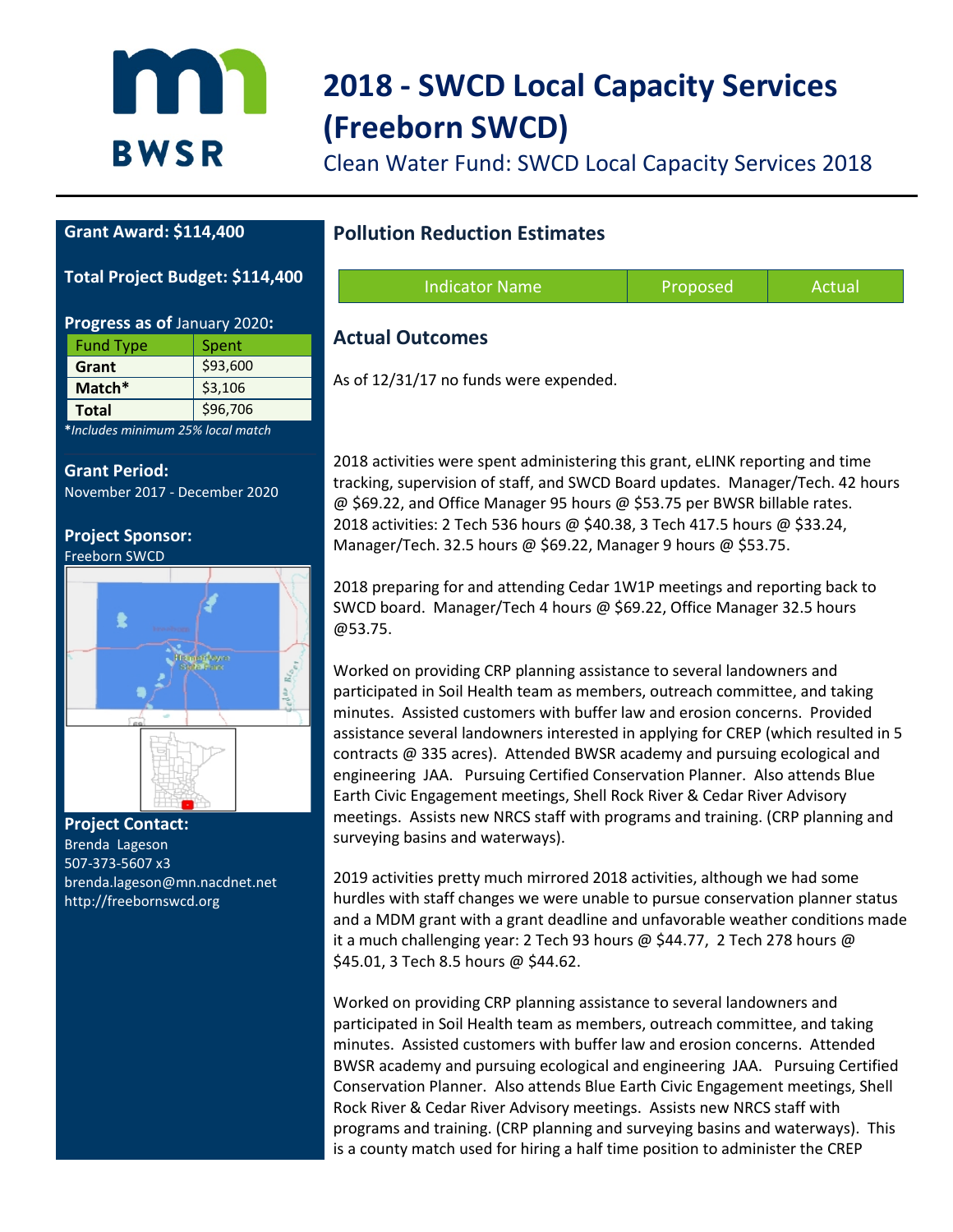program along with general SWCD technical duties. This position was hired 10/1/2019. We were fortunate to hire this individual when his federal funding for this position expired. He has shown continuous support in all aspects of CREP. Last year alone he was the project manager on 21 CREP easements in different stages of restoration/easement closing (everything from application to completed restoration), which included 6 new CREP applications approved, seeding completed on 4 easements, hydrology restored on 4 easements, and 6 easements completely restored. Two iPADs were also purchased. One to help keep shared documents available at 1W1P meetings for following along and taking notes. The other our intention is using out in the field to have documents available to landowners, buffer inventories, anything else where an internet connection would be helpful, etc.

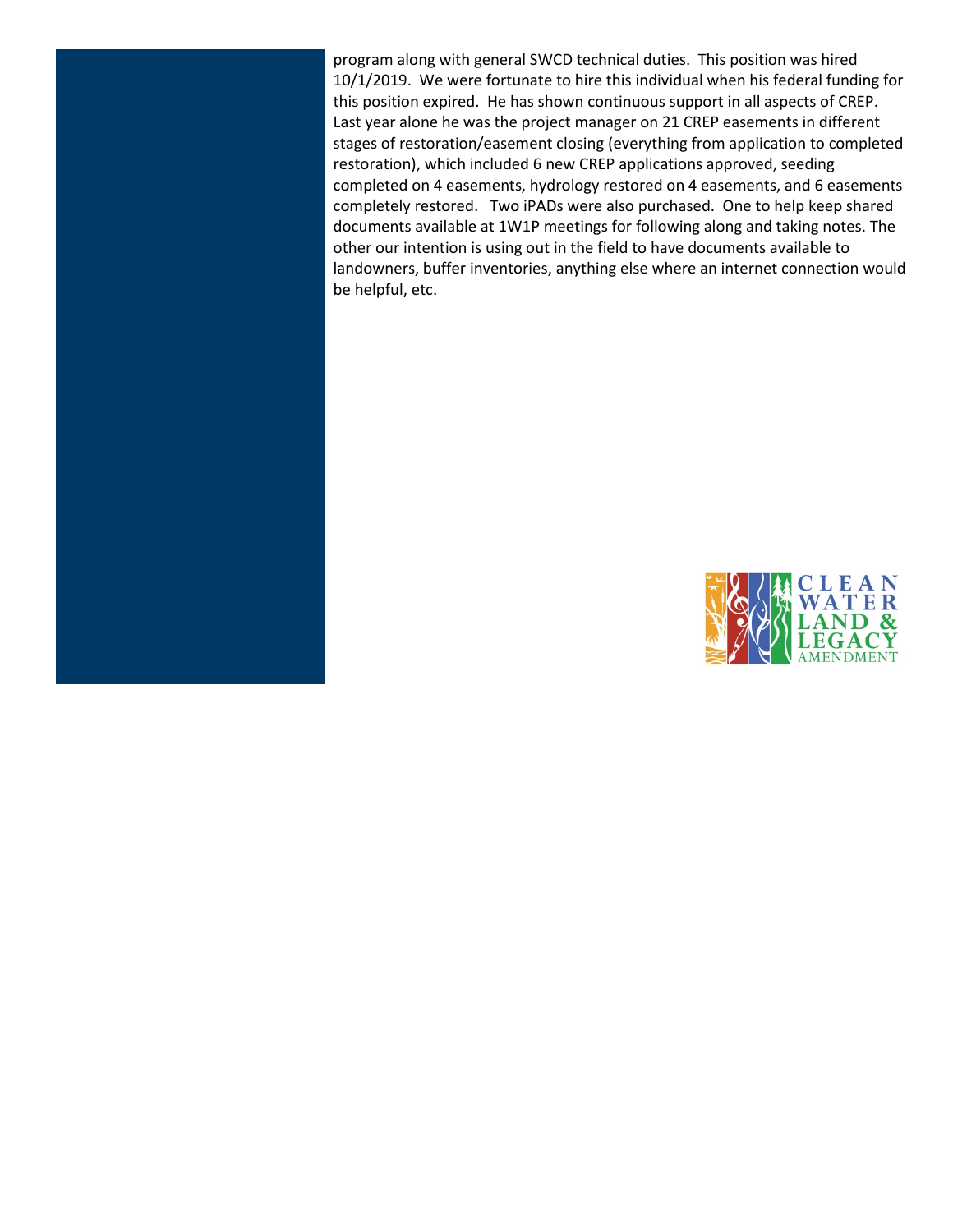

### **2019 - Buffer Law (Freeborn SWCD)**

Clean Water Fund: Buffer Law 2019

#### **Grant Award: \$50,000**

#### **Total Project Budget: \$50,000**

| Progress as of January 2020:             |          |  |
|------------------------------------------|----------|--|
| <b>Fund Type</b>                         | Spent    |  |
| Grant                                    | \$11,434 |  |
| Match*                                   | \$0      |  |
| <b>Total</b>                             | \$11,434 |  |
| .<br>the contract of the contract of the |          |  |

**\****Includes minimum 25% local match*

#### **Grant Period:** October 2018 - December 2021

#### **Project Sponsor:**





**Project Contact:**  Brenda Lageson 507-373-5607 x3 brenda.lageson@mn.nacdnet.net http://freebornswcd.org

#### **Pollution Reduction Estimates**

| <b>Indicator Name</b>  | Proposed | Actual |
|------------------------|----------|--------|
| <b>Actual Outcomes</b> |          |        |

Workplan updated and billable hours added.

2019 status - continuing to work with landowners, county staff, and Turtle Creek WD staff to bring landowners into compliance with the Buffer Law. Grant funds charged in 2019 were 25 hours @ \$44.77 = \$1,119.25, 13 hours @ \$45.01, 23 hours  $@$  \$41.49 = \$9,729.41 using BWSR billable rates.

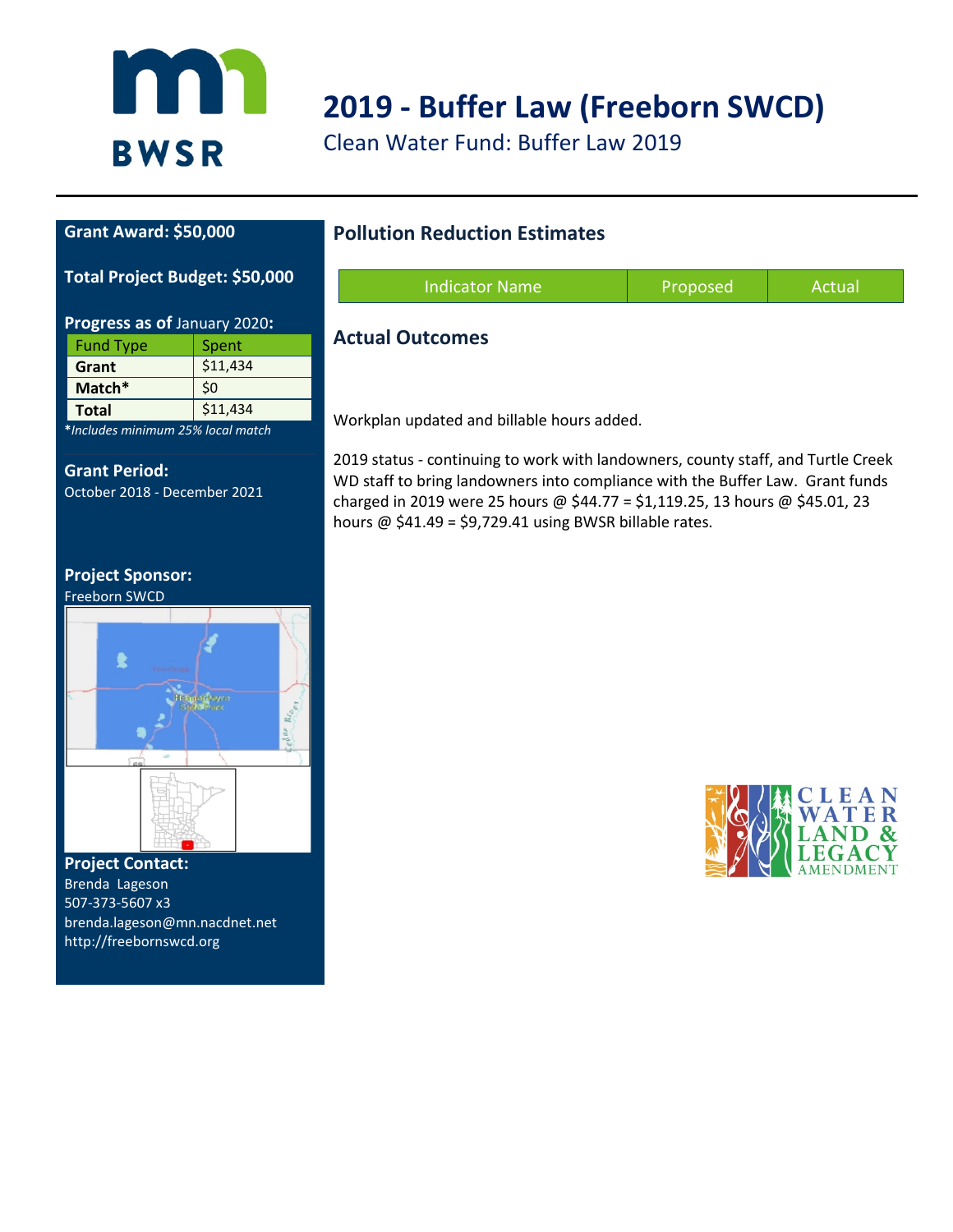

### **2019 - CWF MDM County Ditch 68**

Clean Water Fund: Multipurpose Drainage Management 2019

#### **Grant Award: \$370,312**

#### **Total Project Budget: \$370,312**

| Progress as of January 2020: |         |  |
|------------------------------|---------|--|
| <b>Fund Type</b>             | Spent   |  |
| Grant                        | \$2,697 |  |
| Match*                       | \$0     |  |
| <b>Total</b>                 | \$2,697 |  |

**\****Includes minimum 25% local match*

#### **Grant Period:**

April 2019 - December 2021

#### **Project Sponsor:**

Freeborn SWCD



#### **Project Contact:**  Brenda Lageson 507-373-5607 x3 brenda.lageson@mn.nacdnet.net http://freebornswcd.org

### **Project Narrative**

#### **Proposed Outcomes**

Annual reduction of the following; 88 pounds phosphorus, 60 tons soil loss, 45 tons sediment, 2440 pounds nitrogen. 160 ac. ft. of permanent & temporary storage. Additional accumulative reductions downstream are problematic to quantify.

#### **Pollution Reduction Estimates**

| <b>Indicator Name</b>                          | Proposed | Actual |
|------------------------------------------------|----------|--------|
| <b>Nutrients (Nitrate) (LBS/YR)</b>            | 2044     |        |
| <b>Phosphorus (Est. Reduction)</b><br>(LBS/YR) | 93.59    |        |
| Sediment (Tss) (TONS/YR)                       | 58.68    |        |
| Soil (Est. Savings) (TONS/YR)                  | 66.93    |        |

#### **Actual Outcomes**

Discussion continues with the County and landowners regarding the easement process. Some preliminary survey work has been completed as of 12/31/2019. Tech billable rates as follows; 3 Tech \$44.62 x 15.5 = \$691.61, 2 Tech \$44.77 x 28.5 = \$1,275.95, 4 Tech \$41.49 x 4.5 = \$511.29, PLB \$50.92 x 7  $=$  \$356.44 and Manager \$56.81 x 9 = \$511.29. For a total of \$3,021.99.

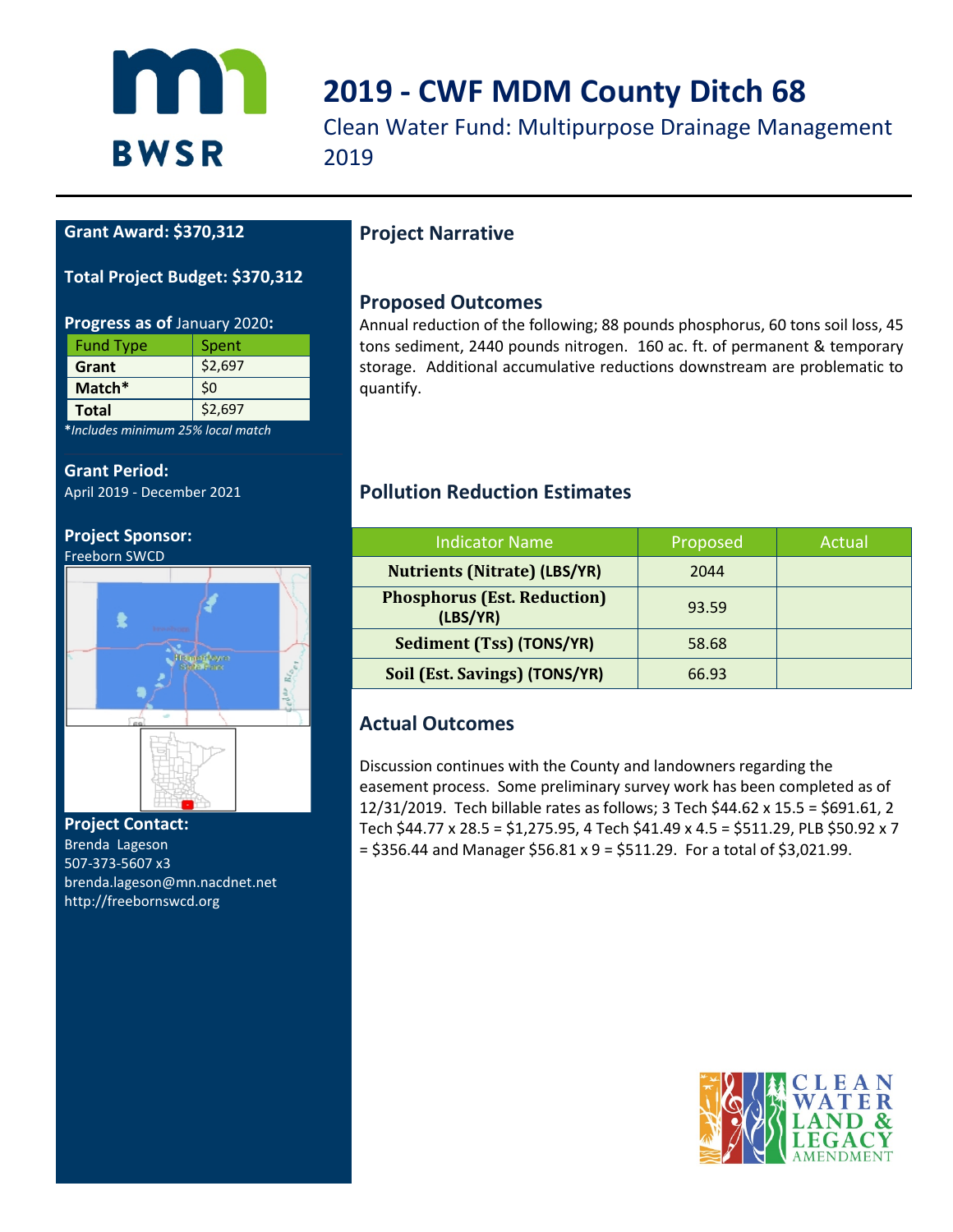

# **2019 - State Cost-Share Fund (Freeborn SWCD)**

Cost Share 2019

#### **Grant Award: \$16,482**

**Total Project Budget: \$0**

| Progress as of January 2020: |       |  |
|------------------------------|-------|--|
| <b>Fund Type</b>             | Spent |  |
| Grant                        | \$0   |  |
| Match*                       | \$0   |  |
| <b>Total</b>                 | \$0   |  |

**\****Includes minimum 25% local match*

**Grant Period:** November 2017 - December 2020

### **Project Sponsor:**



#### **Project Contact:**  Brenda Lageson

507-373-5607 x3 brenda.lageson@mn.nacdnet.net http://freebornswcd.org

### **Pollution Reduction Estimates**

| <b>Indicator Name</b> | Proposed | Actual |
|-----------------------|----------|--------|
|                       |          |        |

#### **Actual Outcomes**

No grant funds have been expended as of 12/31/2018.

No activity to report in 2019.

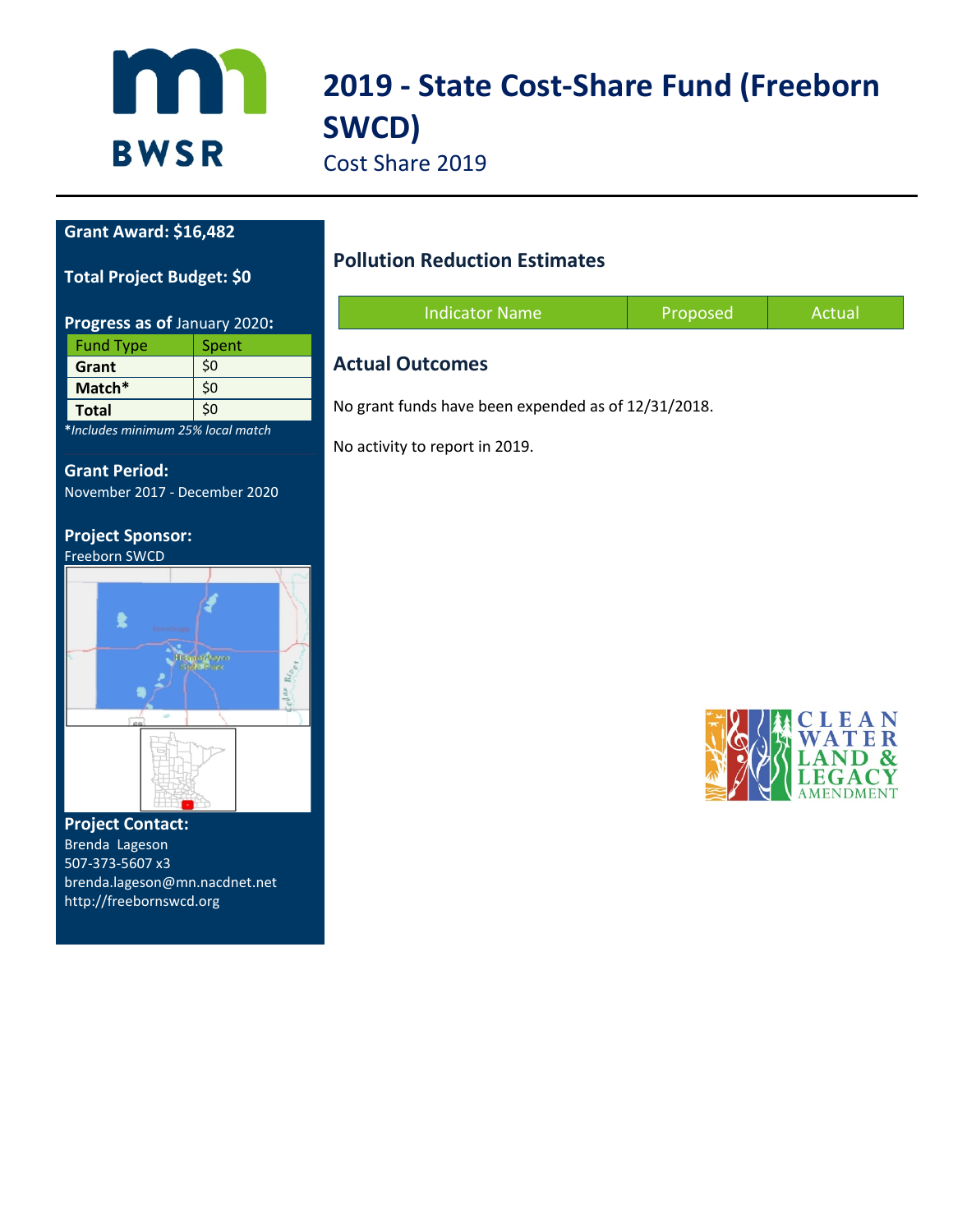

# **2019 - SWCD Local Capacity Services (Freeborn SWCD)**

Clean Water Fund: SWCD Local Capacity Services 2019

#### **Grant Award: \$118,000**

**Total Project Budget: \$118,000**

| Progress as of January 2020: |          |  |
|------------------------------|----------|--|
| <b>Fund Type</b>             | Spent    |  |
| Grant                        | \$32,056 |  |
| Match*                       | \$0      |  |
| <b>Total</b>                 | \$32,056 |  |

**\****Includes minimum 25% local match*

**Grant Period:** October 2018 - December 2021

**Project Sponsor:** Freeborn SWCD



**Project Contact:**  Brenda Lageson 507-373-5607 x3 brenda.lageson@mn.nacdnet.net http://freebornswcd.org

#### **Pollution Reduction Estimates**

| <b>Indicator Name</b> | Proposed | Actual |
|-----------------------|----------|--------|
|                       |          |        |

#### **Actual Outcomes**

No grant funds have been expended as of 12/31/2018.

Workplan updated with county match and billable rates have been entered.

Work plan budget items adjusted as requested by BWSR BC.

2019 Activities were spent administering this grant, eLINK reporting and time tracking, supervision of staff, and SWCD Board updates. Manager 129 hours @ \$56.81, Manager 45.5 hours @ \$58.18 per BWSR billable rates.Funds were spent on staff time and tuition for a new manager. eLINK reporting, time tracking, and work plan activities. Hiring and firing, Manager training. 2019 activities: 2 Tech 93 hours @ \$44.77, 2 Tech 278 hours @ \$45.01, 3 Tech 8.5 hours @ \$44.62.

Worked on providing CRP planning assistance to several landowners and participated in Soil Health team as members, outreach committee, and taking minutes. Assisted customers with buffer law and erosion concerns. Attended BWSR academy and pursuing ecological and engineering JAA. Pursuing Certified Conservation Planner. Also attends Blue Earth Civic Engagement meetings, Shell Rock River & Cedar River Advisory meetings. Assists new NRCS staff with programs and training. (CRP planning and surveying basins and waterways). 2019 preparing for and attending 1W1P meetings and reporting back to SWCD board. Manager 51 hours @ \$56.81, Manager 2 hours @ \$58.18.